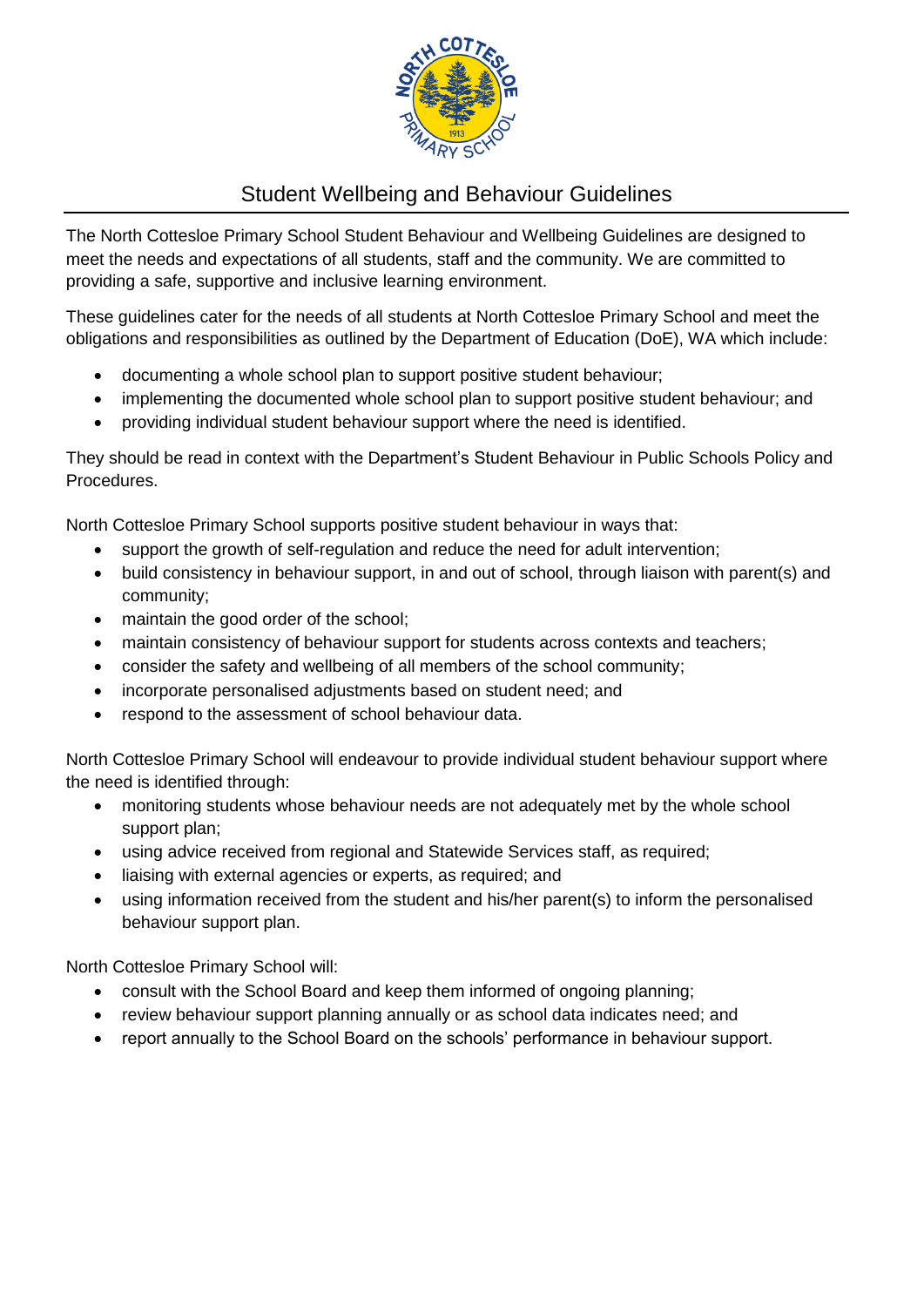#### **Contents**

- Student Behaviour Agreements and Expectations (presented as a behaviour matrix) stating the behaviours that students are required to learn and maintain at the school;
- The roles and responsibilities of staff in implementing whole school behaviour support;
- Our teaching and classroom management strategies that support positive student behaviour include:
	- $\circ$  the management of the school environment to promote positive student behaviour;
	- $\circ$  the school's strategy for communicating to parents on students' behaviour;
	- o the school's strategy for deciding on the application of consequences;
	- o the school's approach to coordinating with external agencies where required;
	- o measures to address:
		- all forms of bullying, including aggression;
		- drug and alcohol misuse by students, including provision of evidence-based drug and alcohol education;
		- the presence of weapons on school sites;
		- risks of suicidal behaviour and/or non-suicidal self-injury, including risks associated with cumulative harm from child maltreatment;
		- the rules regarding personal use of mobile and other electronic devices, and responses to breaches of these rules; and
		- the strategy for record keeping, and use of data in assessing the effectiveness of whole school behaviour support.

#### **Aim**

These guidelines provide a framework for school decision making about promoting and maintaining a positive learning environment and positive student behaviour and well-being; as well as responding to student behavioural concerns.

At North Cottesloe Primary School, we are committed to providing a safe, supportive and respectful learning environment that provides and values student welfare and wellbeing. Students at North Cottesloe Primary School will feel safe and supported to achieve their very best in all areas of school life. We teach and model the behaviours we value in our students.

Our school will take a measured and appropriate response to behaviour that is detrimental to self or others or to the achievement of high quality teaching and learning.

#### **Philosophy**

North Cottesloe Primary School students are explicitly taught to be respectful, responsible and engaged learners. Staff use consistent language and behavioural expectations which have been developed by our school. These expectations are clearly displayed around the school and reinforced in class through the Student Behaviour Matrix and our ERIC Values.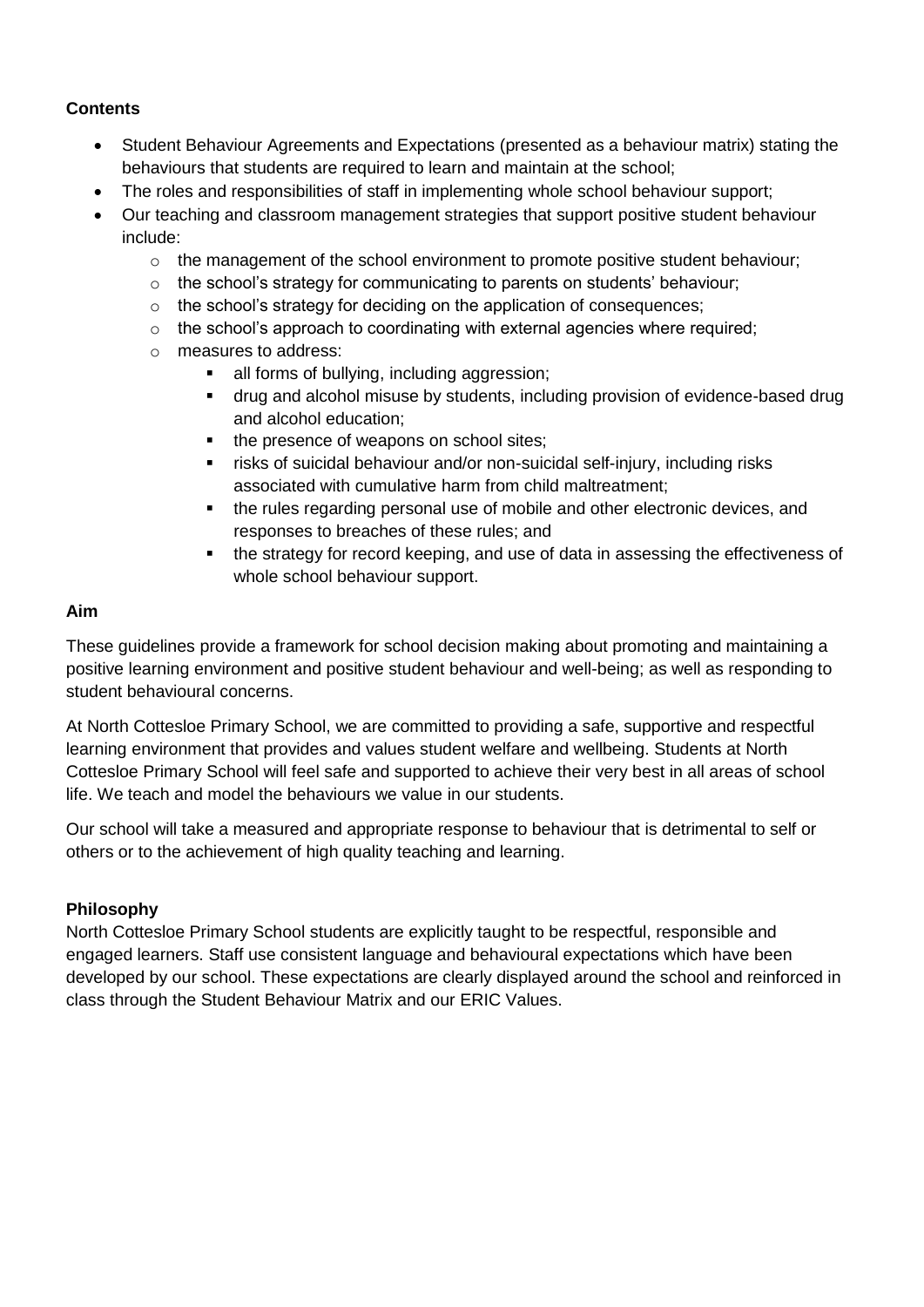### **Positive Behaviour for Learning**

At North Cottesloe Primary School, we:

- have a common purpose and approach to student behaviour;
- establish clear and positive expectations in regards to behaviour;
- implement procedures for teaching of expected behaviours;
- have developed a continuum of procedures for encouraging great behaviour;
- have developed a continuum of procedures for discouraging inappropriate behaviour; and
- have established procedures for on-going monitoring and evaluation of student behaviour and wellbeing.

#### **Implementation**

Signage is posted throughout the school, providing ongoing reminders to students of expectations. Specific and incidental lesson planning and content is continuously taught and monitored. Data is collected and reviewed and from this and priorities are established and reviewed regularly.

#### **Code of Conduct (Behaviour Matrix)**

Our philosophy centres upon the core elements of our ERIC values (Excellence, Respect, Integrity, Care). Our Expected Behaviours apply to all school settings and apply outside of school hours and off school premises on such occasions as excursions and sporting events.

The behaviour matrix clearly identifies the behaviours students are expected to display around the school. It is used by teachers to explicitly teach students the expectations and skills needed to be successful in these settings. The matrix is displayed around the school. At North Cottesloe we focus on teaching positive behaviours and social skills. We aim to provide an environment where all students can learn and engage in a positive way.

#### **Roles and Responsibilities**

Our Principal will:

- Be accountable for ensuring a safe, secure and harmonious work environment for students and staff;
- Provide leadership, advice and direction;
- Be a role model;
- Disseminate Department policy information and training to staff and ensure that all procedures are aligned with Department guidelines;
- Oversee suspensions and complex welfare and discipline issues;
- Ensure student behaviour, both positive and negative, is recorded in SIS;
- Ensure that students, staff and parent(s) and carer(s) are provided with opportunities to contribute to the development of the policy and that staff are provided with training and development opportunities in behaviour management; and
- Ensure that the school's guidelines are evaluated and reviewed by the school community (including school Board) at appropriate intervals.

Our Deputy Principal/s will:

- Provide leadership and direction;
- Be role models;
- Be responsible for the development, implementation and monitoring of the school's Student Wellbeing and Behaviour Guidelines;
- Facilitate training and development for staff; including orientation for new staff;
- Liaise with staff, students, parents, caregivers and relevant external agencies and providers;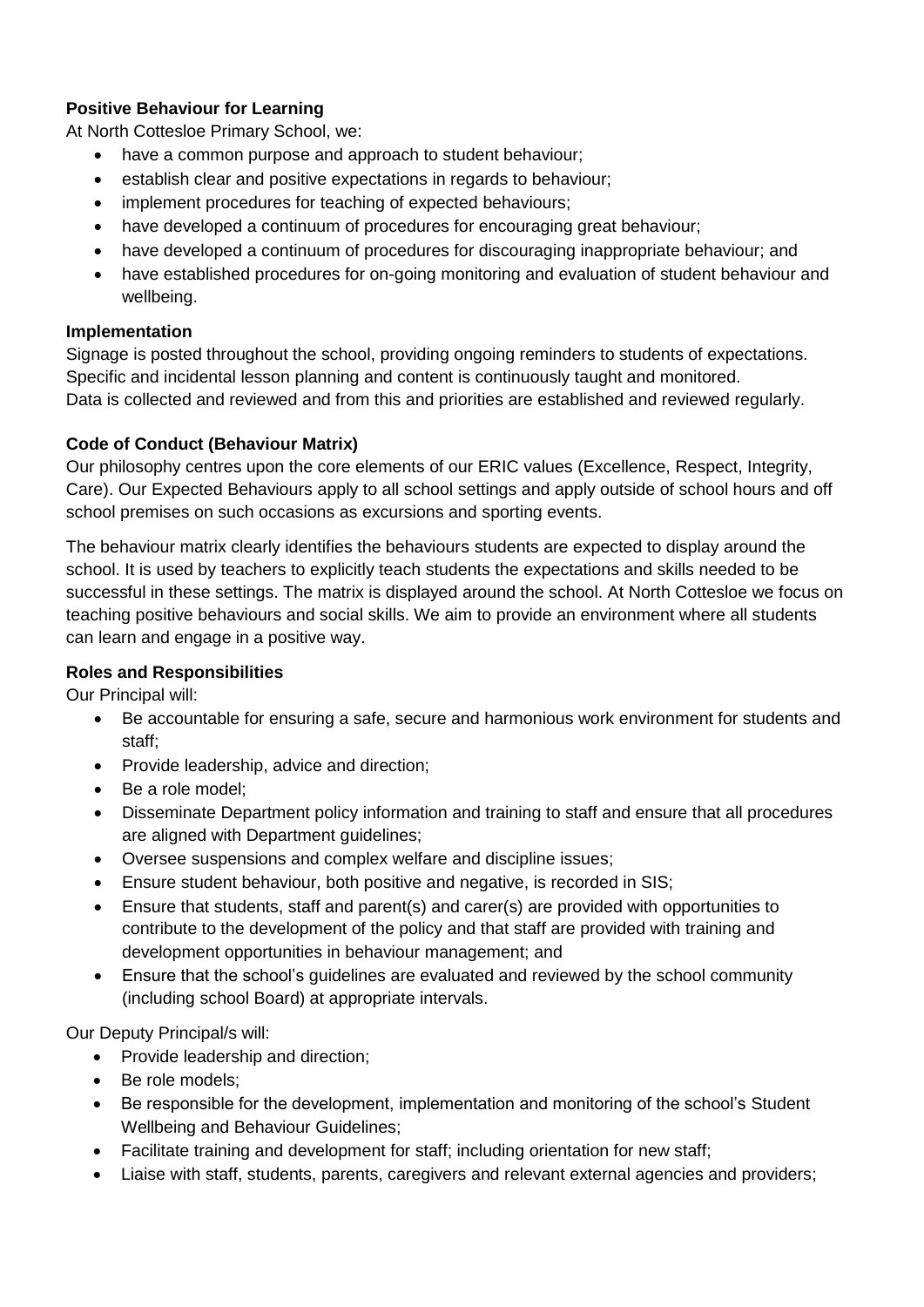- Monitor playground behaviour of students and regularly report data to staff;
- Support teachers to teach appropriate behaviour to students;
- Work with complex welfare and discipline issues in a sensitive manner;
- Ensure student behaviour, both positive and negative, is recorded in SIS;
- Liaise with relevant DoE personnel;
- Keep staff informed in relation to student's experiencing difficulty; and
- Implement strategies to assist students to improve their behaviour.

Our Teachers will:

- Respect and support students;
- Model and promote appropriate behaviour;
- Participate in the development of the school Student Wellbeing and Behaviour Guidelines and support their effective implementation;
- Have knowledge of school and Departmental policies relating to student welfare including bullying;
- Maintain clear communication with parents and work with them to achieve positive outcomes for students;
- Be proactive in playground supervision and classroom management and respond in a timely manner to incidences;
- Provide curriculum and pedagogy that supports students to develop an understanding of the School Behaviour Agreements and Expectations;
- Provide curriculum and pedagogy that supports students to develop an understanding of bullying behaviour and its impact on individuals and the broader community; and
	- Ensure student behaviour, both positive and negative, is recorded in SIS.

Our Students will follow the School Behaviour Agreements:

- Behave safely, considerately and responsibly, including when travelling to and from school;
- Care for property belonging to themselves, the school and others;
- Treat one another with dignity and respect;
- Comply with staff directions regarding appropriate behaviour;
- Show respect for school staff, fellow students and school visitors: and
- Not engage in any form of harassment, victimisation or intimidation.

Our Parents will:

- Support the school in the implementation of the Student Wellbeing and Behaviour Guidelines;
- Work with the school to seek positive solutions to matters, including reporting issues of concern to the classroom teacher or the Principal; and
- Encourage and support their children to communicate any concerns with staff themselves.

#### **Positive Behaviour Recognition**

North Cottesloe Primary School will acknowledge those students who choose to display appropriate behaviour through the distribution of ERIC Tokens.

#### **Classroom Based Acknowledgement**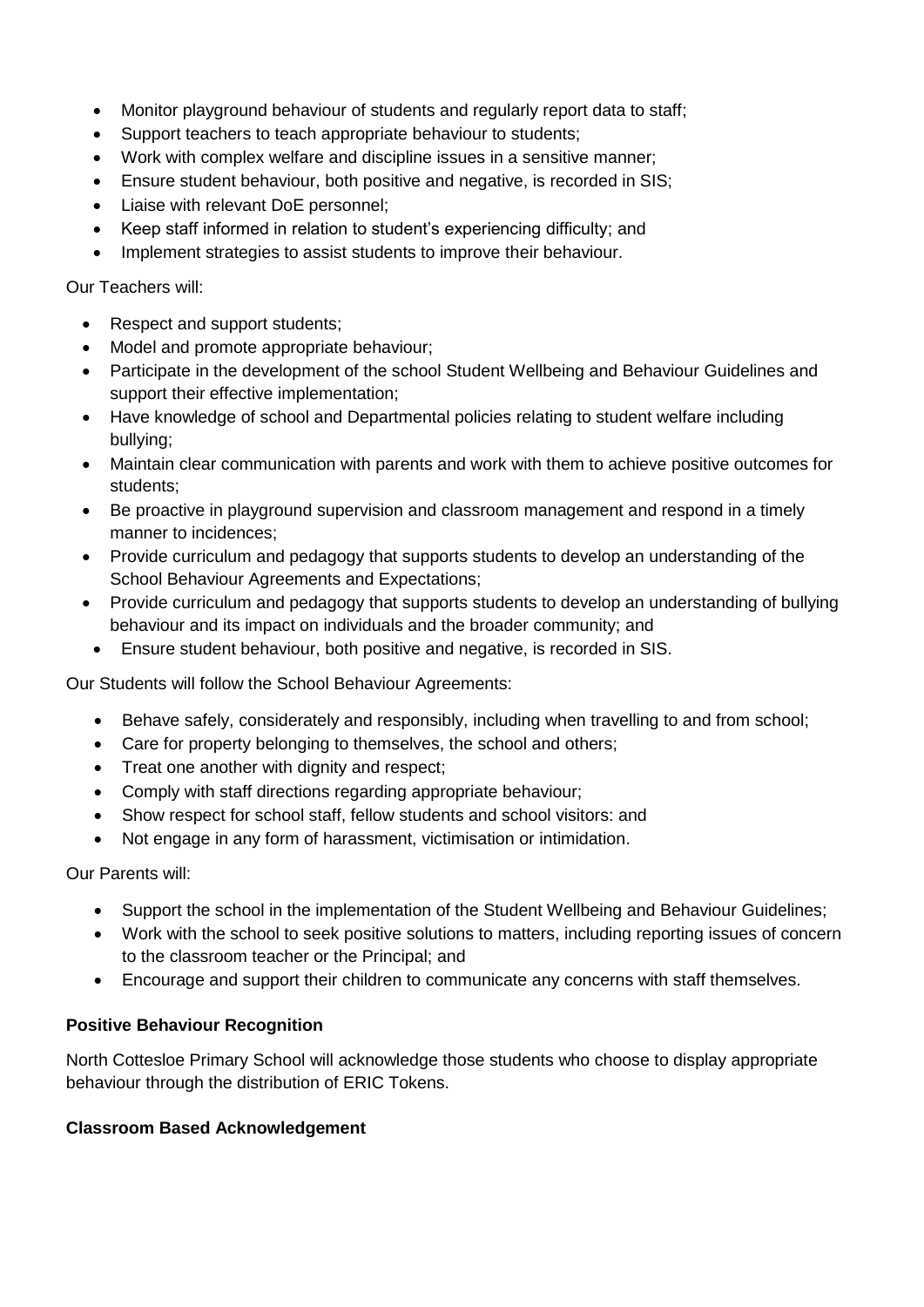Each class from Kindergarten to Year 6 will have its own system for recognising and encouraging positive behaviour. These systems are developed by the class teacher, complementing the whole school ERIC tokens, with high frequency of positive feedback for students.

#### **ERIC Tokens**

ERIC Tokens recognise positive behaviour and work ethics. All teachers award tokens as an acknowledgement for positive classroom and playground behaviours. Tokens are also used to acknowledge:

- Excellence, in academic and social endeavours;
- Respect shown for fellow students, community members and staff;
- Integrity of character; and
- Caring.

ERIC Tokens are awarded "on the spot" to reinforce positive behaviour. (Staff need to keep a pocketful of Tokens.) Students write their names on their tokens and present them for the Assembly Draw. At each assembly, a raffle draw will be held. Three Tokens will be drawn at random and the selected students will each receive a \$2.00 canteen voucher. Winners also have their photo displayed on the ERIC Wall of Fame.

#### **Classroom Merit Awards**

In addition to the ERIC Tokens, each fortnight the class teacher will nominate two students to receive a Merit Award at the school assembly. These certificates are presented by Leadership Team and may be for engaged learning, improvement or achievement in class or for exhibiting responsible and respectful behaviour.

#### **Brilliant Book**

Students who produce a meritorious piece of work may be sent to the Principal to have their work recorded in the Brilliant Book. These students receive an ERIC Token and, if sent three times, are invited to a celebratory morning tea.

#### **End of Year Awards Assembly**

At the end of each year, two students from each class, years PP-5, will be awarded a book prize. These awards will be allocated for academic achievement, citizenship and improvement.

#### **Management of Inappropriate Student Behaviour**

Class teachers will use a range of in-class strategies to encourage positive behaviour; including verbal praise, ERIOC Tokens, group points, stickers, strategic allocation of seats/groups, etc.

Students displaying inappropriate behaviour will do so for one of two reasons:

- 1. To avoid engagement in an activity; *To get out of something*. or
- 2. To gain attention; either positive or negative. *To get something.*

Our positive behaviour approach recognises this phenomenon and acknowledges the students displaying appropriate behaviour, rather than those displaying inappropriate behaviour. We provide support for positive behaviour.

At North Cottesloe Primary School, we believe that positive relationships between students and staff will ensure positive behavioural expectations are maintained. We also acknowledge, however that every student has the right to lean in a safe and supportive environment and when a student is impacting negatively on the learning or safety of peers, staff are committed to act.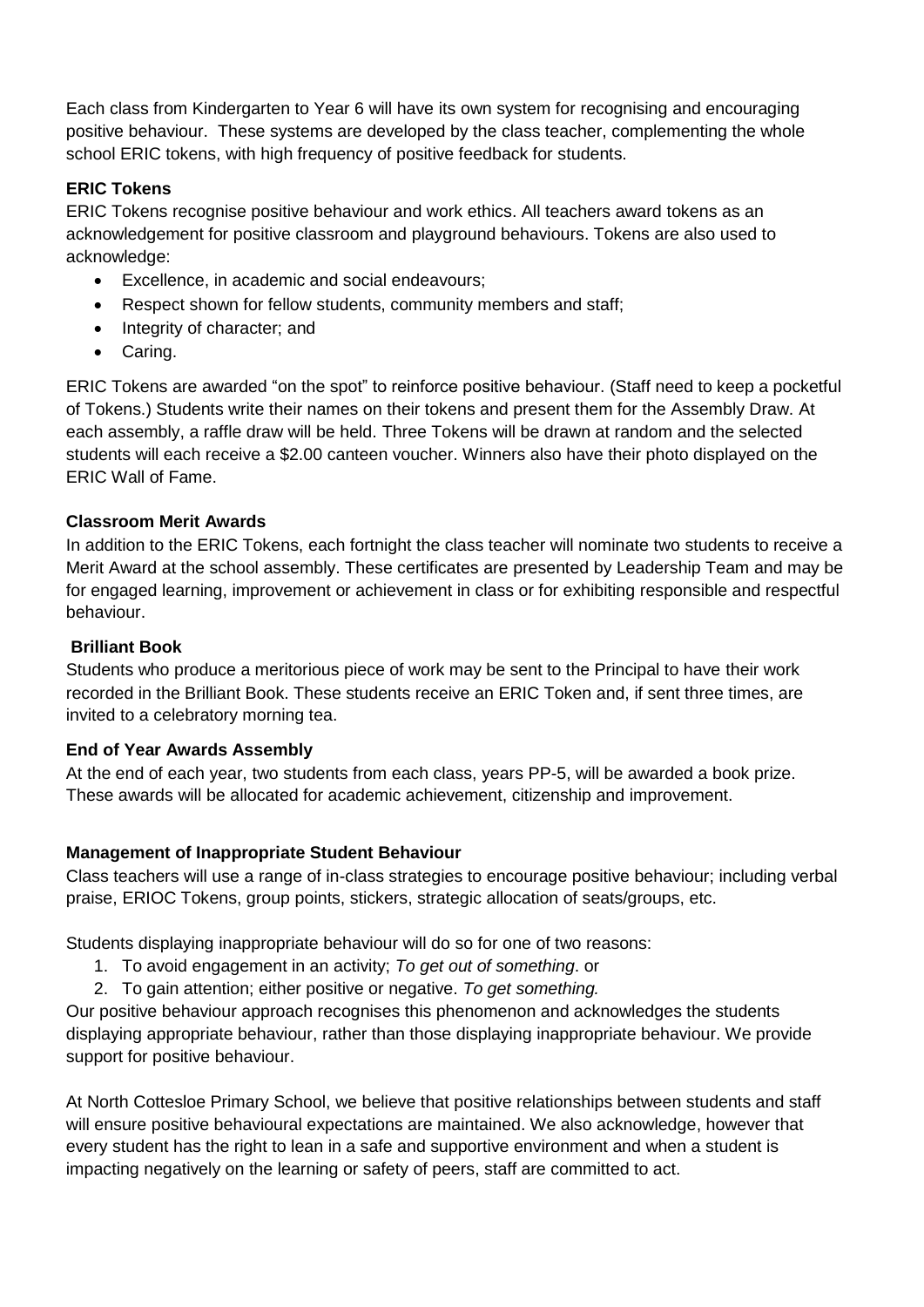Teachers will use a structured, predictable system of warning and consequence system for dealing with inappropriate behaviour:

- In the classroom *(Appendix A)*; and
- In the playground *(Appendix B)*.

If routine measures prove ineffective or there is evidence of repeated inappropriate behaviour across a period of time, teachers should consult with the school leadership team and the Learning Support Coordinator.

Resulting strategies could include:

- meeting with parents;
- lunchtime or recess alternative activities or placements (up to 30 minutes);
- informal counselling by school leadership team;
- individual behaviour plan;
- parent / teacher communication book;
- referral to support services; and
- other strategies determined by staff involved (designated play area, high visibility vest).

Major or persistent unacceptable behaviour may involve any of the strategies used above as well as those listed below. A designated leadership team member will monitor the behaviour, whilst working closely with the classroom teacher and parents and report on progress to other staff at communication meetings.

#### **Restorative Practice**

Restorative practice is based on the best practice principles of creating respectful relationships and safe environments within the school. These relationships serve to encourage respectful staff and student behaviour and create an environment to foster positive behaviour in a respectful and timely manner.

The restorative practice approach highlights our school as being a place where every student feels they belong, are safe, are shown respect and treated with care. This promotes resilience and contributes to the building of positive relationships in our school community. *(See Appendix D)*

#### **Suspension**

The decision to suspend a student is not taken lightly and will be the strategy of last resort. It can only be made by the principal, or delegate, in line with the Department of Education policy. *(See Appendix C)*

Suspension will, on most occasions, be immediate for any student who:

- **is physically violent** resulting in pain or injury, or who seriously interferes with the safety and well-being of other students, staff or other persons is to be suspended immediately.
- **is in possession of a firearm, prohibited weapon or knife.** In addition to the above the matter must be reported to police.
- **uses, or is in possession of a suspected illegal substance.** In addition to the above, the matter must be reported to police.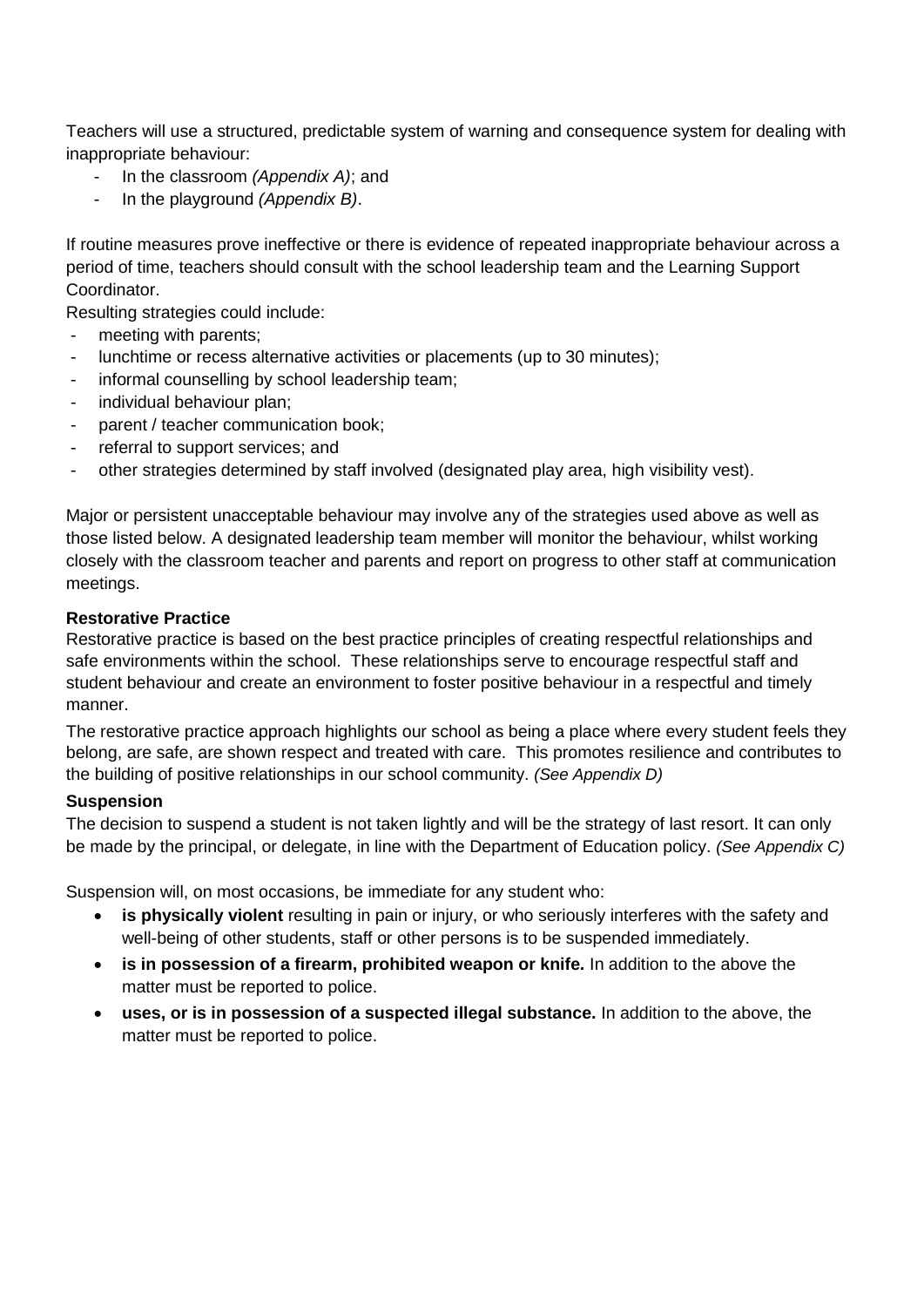#### **Student suspension process**

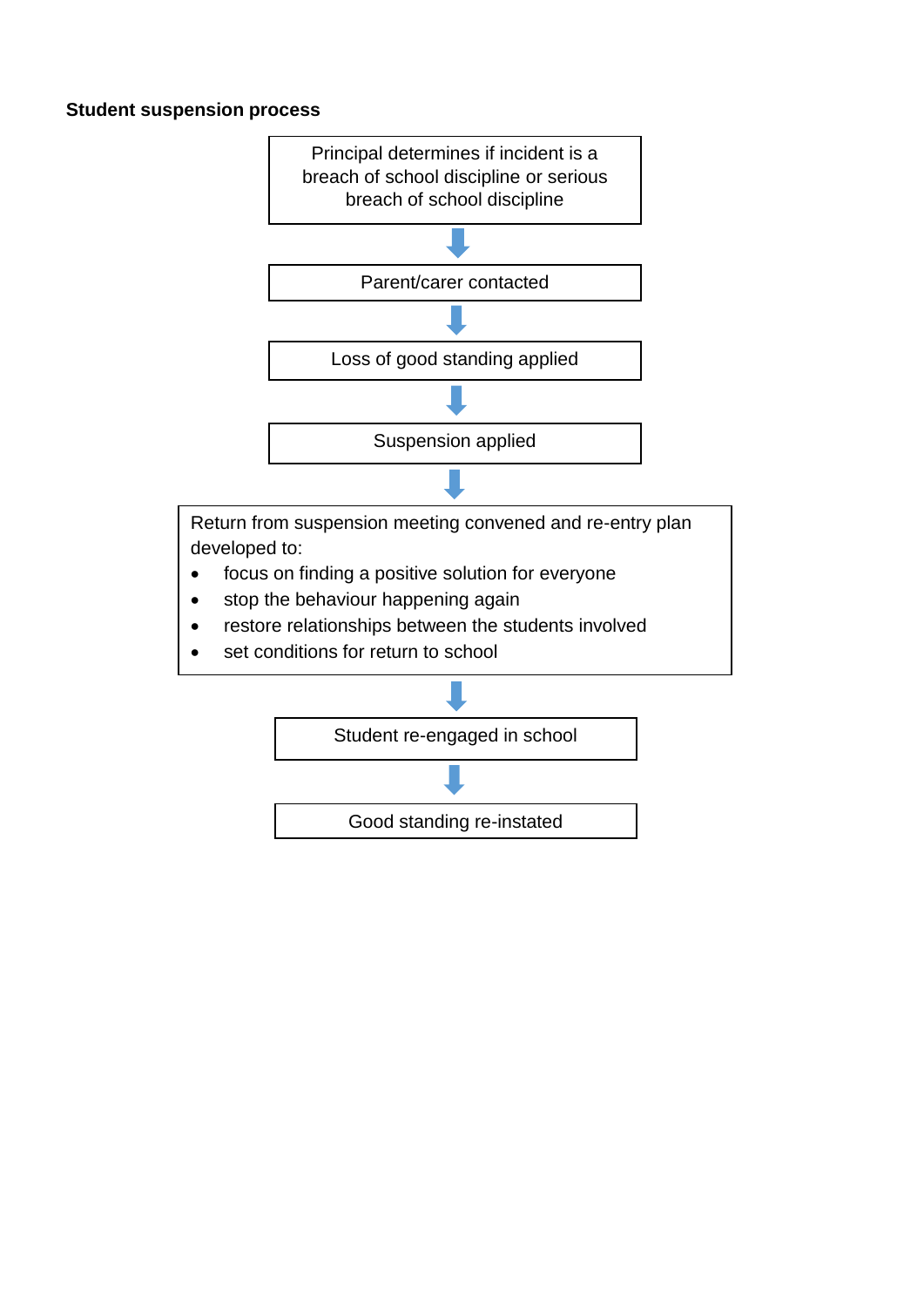### **Classroom** *Appendix A*

| <b>First Level</b>                                                                                                                                                                                                                              | <b>Second Level</b>                                                                                                                                                                                               | <b>Third Level</b>                                                                                                                                                                                                                    |
|-------------------------------------------------------------------------------------------------------------------------------------------------------------------------------------------------------------------------------------------------|-------------------------------------------------------------------------------------------------------------------------------------------------------------------------------------------------------------------|---------------------------------------------------------------------------------------------------------------------------------------------------------------------------------------------------------------------------------------|
| <b>Warning 1</b><br>Teacher first acknowledges the<br>positive behaviour of a nearby<br>peer, then corrects the student's<br>inappropriate behaviour stating<br>the correct behaviour the<br>student should be displaying.                      | Upon returning from time out,<br>the teacher reminds the student<br>of appropriate behaviour and<br>looks to provide positive<br>feedback as soon as possible if<br>desired behaviour is evident.<br><b>Reset</b> | Upon returning from time out in<br>another classroom, the teacher<br>reminds student of appropriate<br>behaviour and looks to provide<br>positive feedback as soon as<br>possible if desired behaviour is<br>evident.<br><b>Reset</b> |
| <b>Warning 2</b><br>Teacher again acknowledges<br>the positive behaviour of a<br>nearby peer, then notifies<br>student that the inappropriate<br>behaviour has continued and<br>that they are now receiving a<br>second warning.                |                                                                                                                                                                                                                   |                                                                                                                                                                                                                                       |
| <b>Warning 3</b><br>Teacher again acknowledges<br>the positive behaviour of a<br>nearby peer, then notifies<br>student that they are still<br>displaying inappropriate<br>behaviour and will spend 5<br>minutes of timeout in the<br>classroom. | <b>Warning 4</b><br>Teachers notifies student that<br>they have now have received a<br>4th warning and will go to<br>Neighbour Class for 10 minutes<br>to complete a Reflection Sheet.                            | <b>Warning 5</b><br>Teacher notifies student that<br>they now have received a fifth<br>and final warning for<br>inappropriate behaviour and will<br>be sent to the Office.<br><b>Referral to the Office</b>                           |
| Time out in classroom                                                                                                                                                                                                                           | <b>Neighbour Class</b>                                                                                                                                                                                            | <b>Strike against Good Standing</b>                                                                                                                                                                                                   |
|                                                                                                                                                                                                                                                 | <b>Classroom Teacher records</b><br>behaviour in SIS and notifies<br>parent                                                                                                                                       | Office records behaviour in<br><b>SIS and notifies parents</b>                                                                                                                                                                        |

#### **Fast Tracked Behaviours**

Students bypass warning and go straight to the Office.

- Violent behaviour (including punching, hitting, spitting and kicking with intent to injure another student or staff member)
- Refusal to follow teacher instructions or move to time out;
- Damage to school property or resources.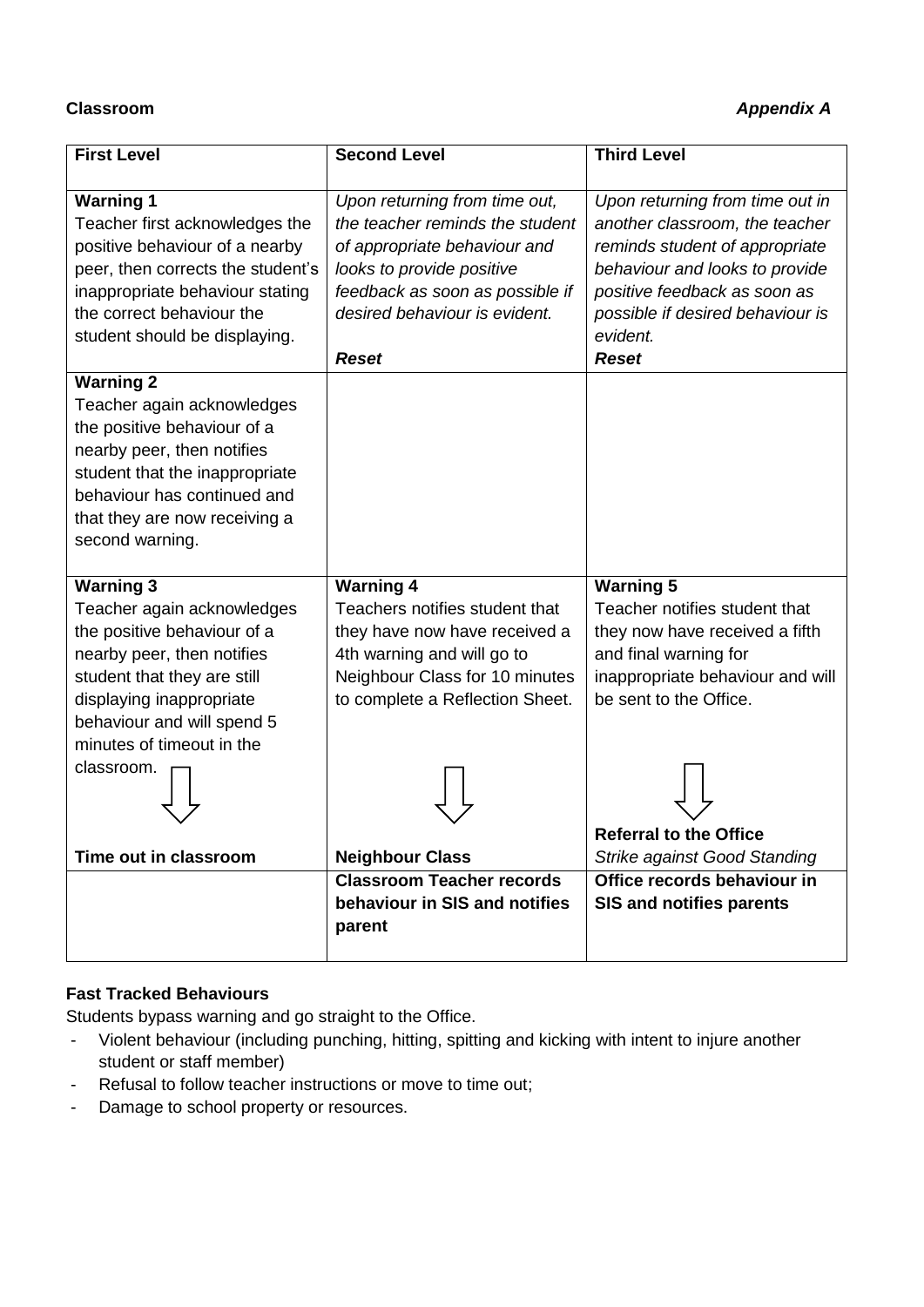## **Playground** *Appendix B*

| <b>First Level</b>             | <b>Second Level</b>              | <b>Third Level</b>                  |
|--------------------------------|----------------------------------|-------------------------------------|
| <b>Warning 1</b>               | Before returning the student to  | Upon returning from time out,       |
| Teacher first acknowledges the | play, the teacher reminds the    | teacher reminds student of          |
| positive behaviour of a nearby | student of appropriate           | appropriate behaviour and           |
| peer, then give students a     | behaviour and looks to provide   | looks to provide positive           |
| warning, stating the           | positive feedback as soon as     | feedback as soon as possible if     |
| inappropriate behaviour        | possible if desired behaviour is | desired behaviour is evident.       |
| followed by what the student   | evident.                         |                                     |
| should be doing.               |                                  |                                     |
| <b>Warning 2</b>               | <b>Warning 3</b>                 | <b>Warning 4</b>                    |
| Teacher notifies student that  | Teacher notifies student that    | Teacher notifies student that       |
| they now have received a       | they now have received a third   | they now have received their        |
| second warning for             | warning for inappropriate        | final warning for inappropriate     |
| inappropriate behaviour and    | behaviour and need to spend      | behaviour and will be sent to       |
| need to spend 5 minutes of     | 10 minutes of timeout walking    | the Office.                         |
| timeout walking with the       | with the teacher. The teacher    |                                     |
| teacher. The teacher spends    | spends that time teaching the    |                                     |
| that time teaching the student | student the appropriate          |                                     |
| the appropriate behaviour.     | behaviour.                       |                                     |
|                                |                                  |                                     |
|                                |                                  |                                     |
| 5 minutes out of play          | 10 minutes out of play           | <b>Referral to the Office</b>       |
|                                |                                  | <b>Strike against Good Standing</b> |
|                                | <b>Duty Teacher records</b>      | Office records behaviour in         |
|                                | behaviour in SIS                 | <b>SIS and notifies parents</b>     |

Behaviours That Can Be Fast Tracked Through Warning System

- violent behaviour; (including punching, hitting, spitting and kicking with force or intent to injure another student or staff member)
- refusal to follow teacher instructions or move to time out; or
- damage to school property or resources.

#### **Hats**

Students are required to wear a hat in the playground at all times. Students without hats will be directed to the Undercover Area. Any student who chooses to then go out into the sun to play will be referred to the Office.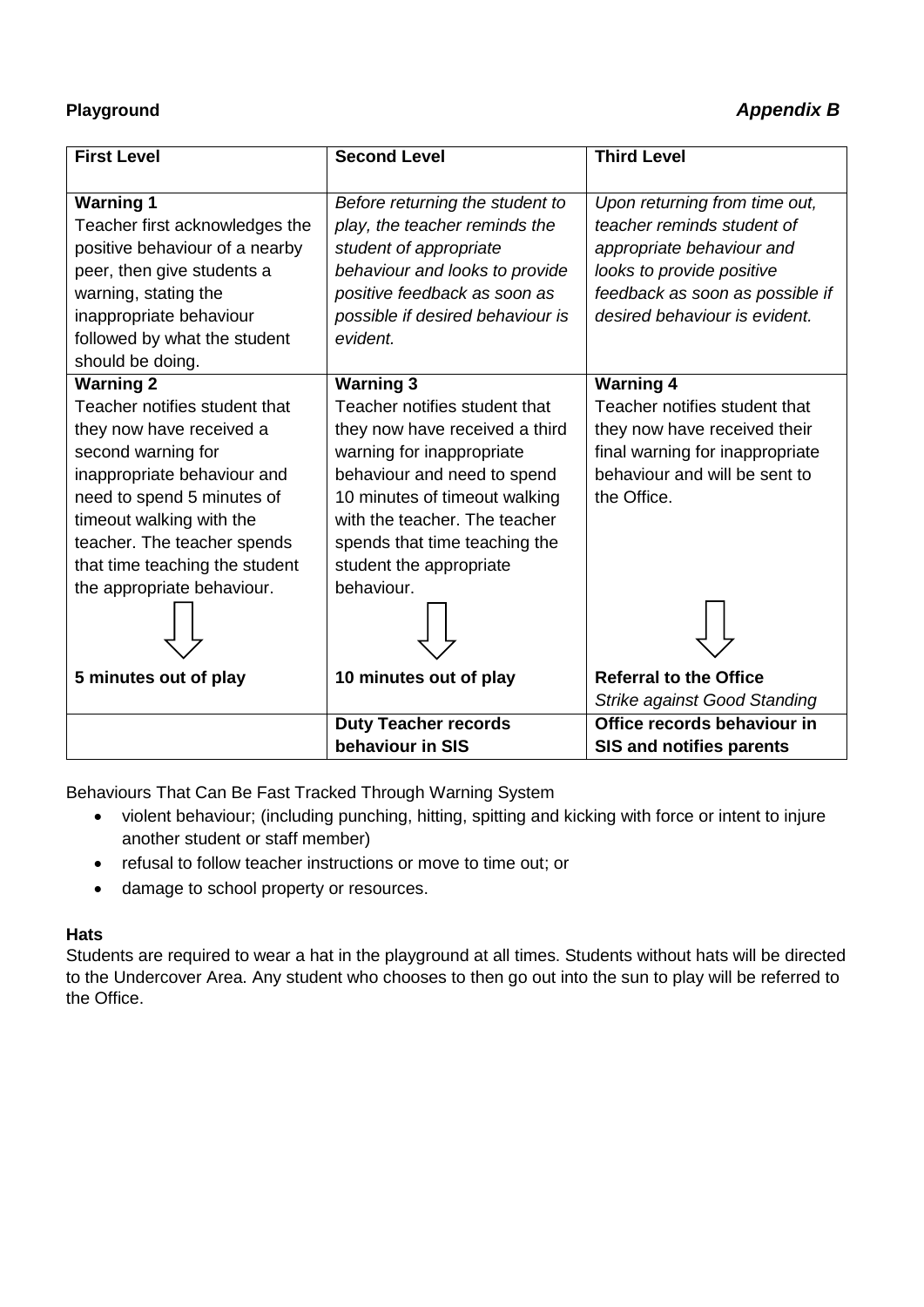### **Student suspension process** *Appendix C*

#### **First step: Determine if suspension is the appropriate action**

- Only when a *serious* breach of conduct has deemed to have occurred will the principal have the power to automatically suspend a student. In determining if the student had the intention to harm, principals will take into consideration the developmental capacity of the student to appreciate their actions.
- Consider the nature of the behaviour/s, the student who committed those behaviour/s, the context in which it was committed, and any other relevant circumstances in relation to the incident or behaviour.
- Ensure that the student has had the opportunity to be heard; and that any information or documentation provided by the student or the relevant person has been taken into account in making the decision regarding the suspension.

#### **Next steps: decision, notification and action**

- The principal is to determine if the incident is a breach of school discipline (maximum five-day suspension period) or a serious breach of school discipline (maximum 10-day suspension period).
- The principal will provide the student and parent a reasonable opportunity to give reasons against the decision to suspend and/or the length of the suspension. For an opportunity to respond to be deemed reasonable, the principal will take into consideration any language, cultural, medical or mental health factors and availability of the parent.
- When engaging parents and other caregivers, consideration should be given to support that can be provided that is culturally appropriate and takes into consideration the needs to the student and their family including access to support people such as:
	- o an interpreter
	- o support person
	- o advocate
	- o Aboriginal and Islander Education Officer
	- o representatives from other agencies.
- It is important to discuss the reasons for the suspension with the student so that they understand why it is happening and what needs to change. Giving the student the opportunity to have a voice and influence in the discussion helps to foster their engagement in the process. This engagement enables the student to take ownership over and make changes to their behaviour.
- Notify the relevant person (via telephone or in person) of the reason/s for the suspension, the school days on which the suspension shall occur where the suspension will occur
- Provide contact details for additional support services to the student and the relevant person as appropriate. For example: *beyondblue*, Lifeline, *headspace*, Aboriginal Psychology Service, Health WA and ALERT program.
- The principal will provide learning activity for the student to complete during the period of suspension where this period is for three or more consecutive days or totals more than five days in the school year. Work provided should be genuine learning activities, designed to help the student as much as possible to keep up with class during the enforced absence. Remedial support upon the student's return be provided if the student has difficulty with the learning activity.
- Any documentation should be provided in alternative formats and community languages in order to meet the communication needs of the student and relevant person.
- Students who are subject to suspension and/or expulsion processes should have a 'relevant person' to participate in the process, provide support and advocate for them. For most students this will be a parent or carer.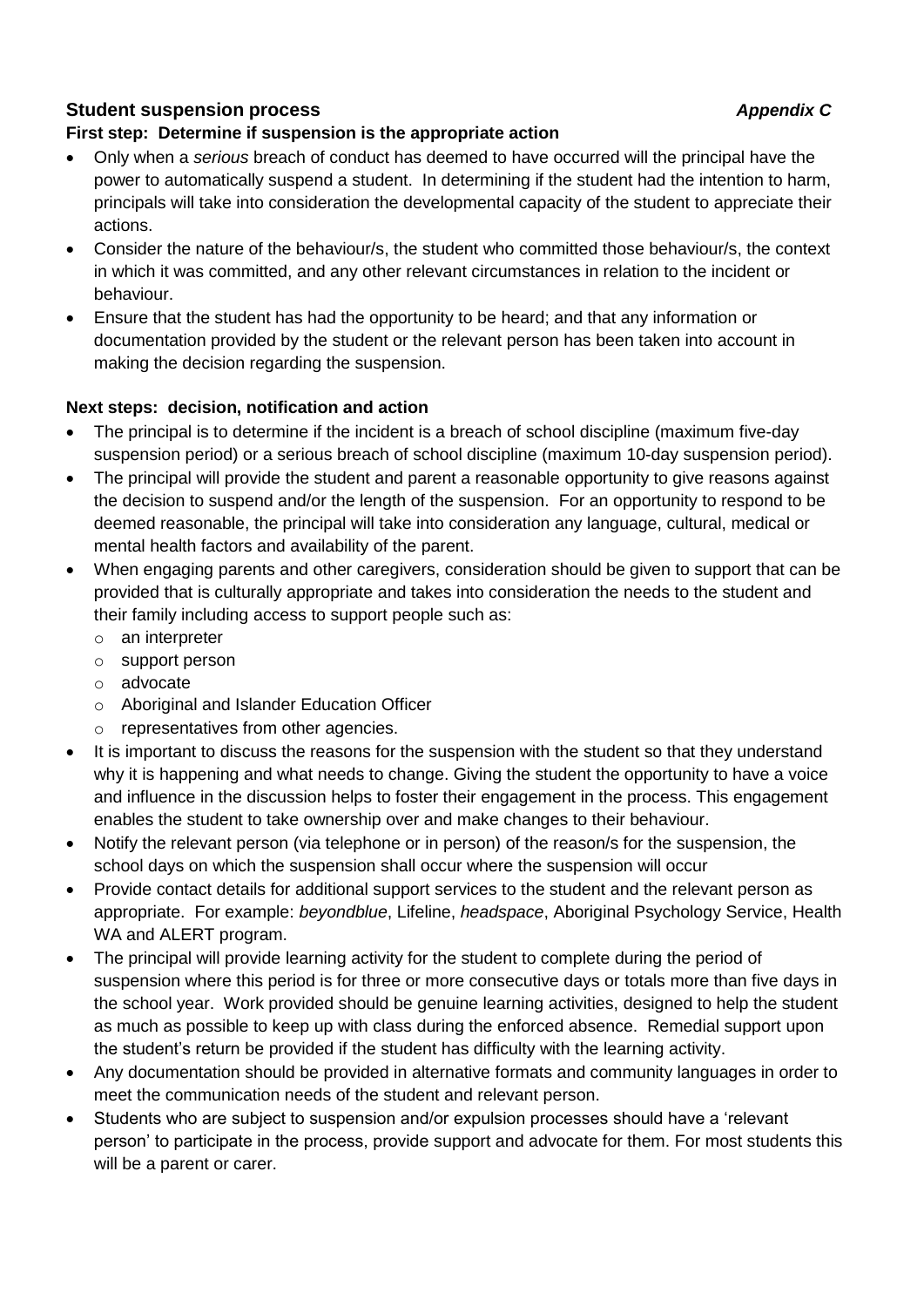The incidents may have occurred for a range of reasons including mental health concerns or circumstances at home, and the student may need additional help.

#### **Final steps: post-suspension follow up and support**

- If a student accumulates eight suspensions or 20 days of suspension in a calendar year, whichever comes first, the principal will:
	- o inform the Regional Executive Director and Principal, School of Special Educational Needs: Behaviour and Engagement as part of a case management approach; and
	- $\circ$  work with Regional Education Office and Statewide Services staff, family and relevant agencies to formally review all aspects of the student's situation and jointly develop or improve personalised behaviour support.
- Consider resources available to support staff following an incident or when working with a student who is of high risk of displaying unwanted aggressive or dangerous behaviours. Inform staff of support available including the [Employee Assistance Program](http://det.wa.edu.au/intranet/employeesupportbureau/detcms/navigation/employee-assistance-program/#toc4).
- In all cases of suspension, it is important to consider the student's transition back into school and any disruption to their learning. In many cases, the student will require additional educational or other supports to help address the reasons for the incident and/or any underlying behavioural issues. The focus on the re-entry meeting is on restoring the harm to both the victim and the school community, the accountability of the offender and the impact on the individual's good standing in the school.
- Complete a re-entry plan or a student behaviour plan.
- A student's good standing can be re-instated after such a period decided by the principal and should be outlined in the student re-entry plan or student behaviour plan.
- Complete [risk management plans for aggressive or violent student behaviour.](http://det.wa.edu.au/redirect/?oid=com.arsdigita.cms.contenttypes.FileStorageItem-id-18582261&title=Risk+management+plan+-+Aggressive+and+violent+student+behaviour) These assessments are not behaviour management plans, they identify the risk to staff and outline risk management strategies.
- On return from suspension, a restorative approach should be pursued.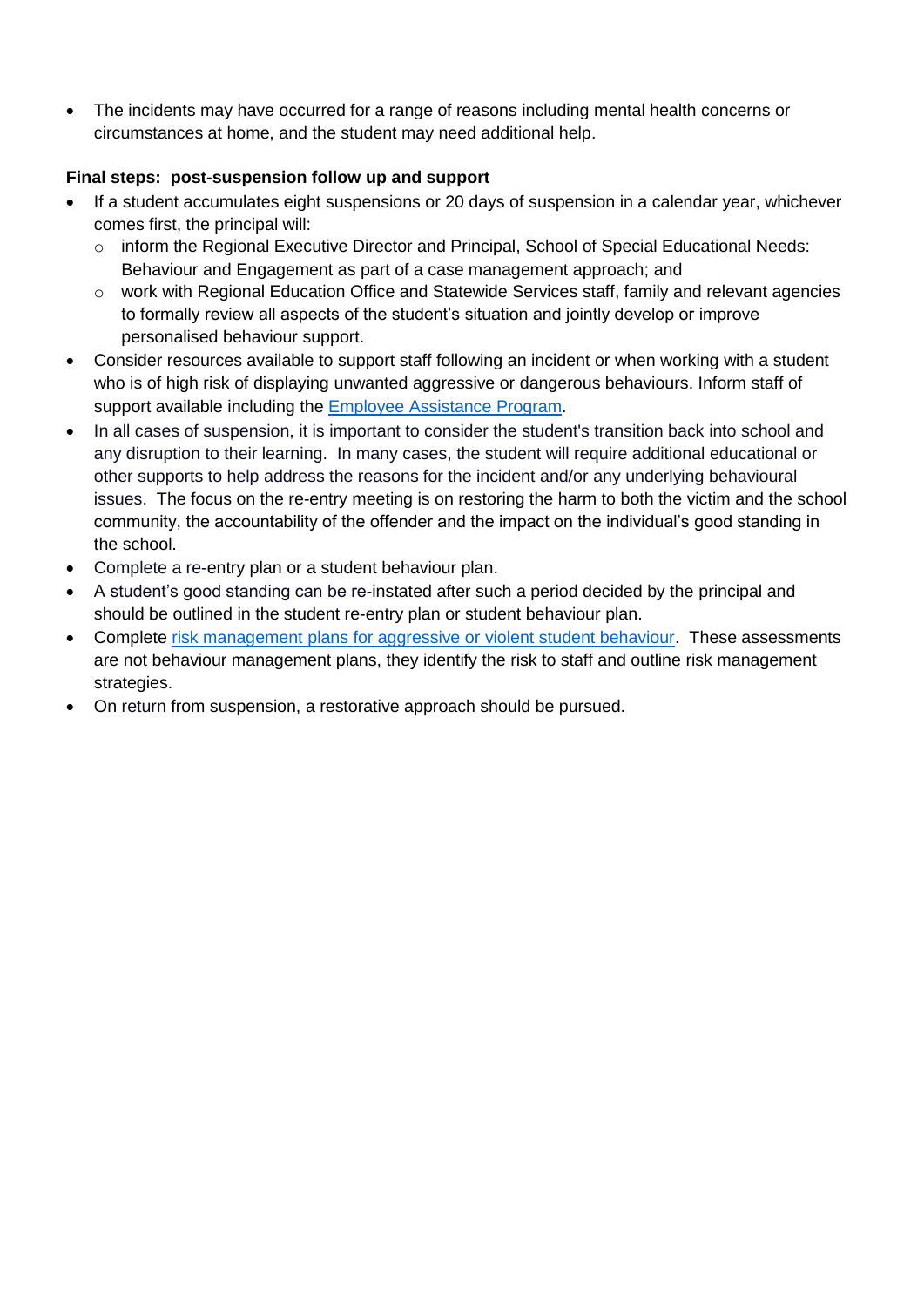#### **Restorative practices – a summary** *Appendix D*

 An individual student can engage in a conversation to reflect on their behaviours and the impact of these behaviours on others. Using a restorative approach, the following questions can be used to prompt this reflection with a view to moving the student forward.

#### *When things go wrong*

What happened? What were you thinking of at the time? What have you thought about since? Who has been affected by what you have done? In what way? What do you think you need to do to make things right?

#### *When someone has been hurt*

What did you think when you realised what had happened? What impact has this incident had on you and others? What has been the hardest thing for you? What do you think needs to happen to make things right?

#### *Source: [www.iirp.org](http://www.iirp.org/) and [www.realjustice.org](http://www.realjustice.org/)*

Implementing restorative practice as a whole school approach aims to address the needs of those harmed (e.g. other students, teachers, community members) and work to ameliorate harm through a balance of appropriate sanctions, restitution and restorative processes. The process is restorative rather than retributive and focuses on the need to rebuild relationships in the wake of harmful antisocial behaviour, e.g. assaults, serious bullying, abusive language, drug-related incidents and offences against property.

Key principles of restorative practice:

- Positive interpersonal relationships are a major influence on behaviour.
- A culture of care supports all individuals in the school community.
- Cultural receptiveness is key to creating learning communities of mutual respect and inclusion.
- A restorative approach leads to individuals taking responsibility for their behaviour.

Restorative practices:

- are based on principles of creating respectful relationships and safe environments within the school
- highlight schools as being places where every student feels they belong, are safe, are shown respect and treated with care
- promote resilience and aims to contribute to the building of positive relationships in school communities
- focus on accountability and restoring relationships after harm has been done, rather than on blame and punishment
- aim to address the needs of those harmed (e.g. other students, teachers, community members) and work to ameliorate this harm through a balance of appropriate sanctions, restitution and restorative processes
- engage students and parents.

#### **Professional learning resources**

Restorative Practices Australia has developed a range of posters, question cards and videos where schools, students and parents talk about their involvement with the restorative practice approach. <https://www.restorativepractices.org.au/resources/> <https://www.restorativepractices.org.au/videos/>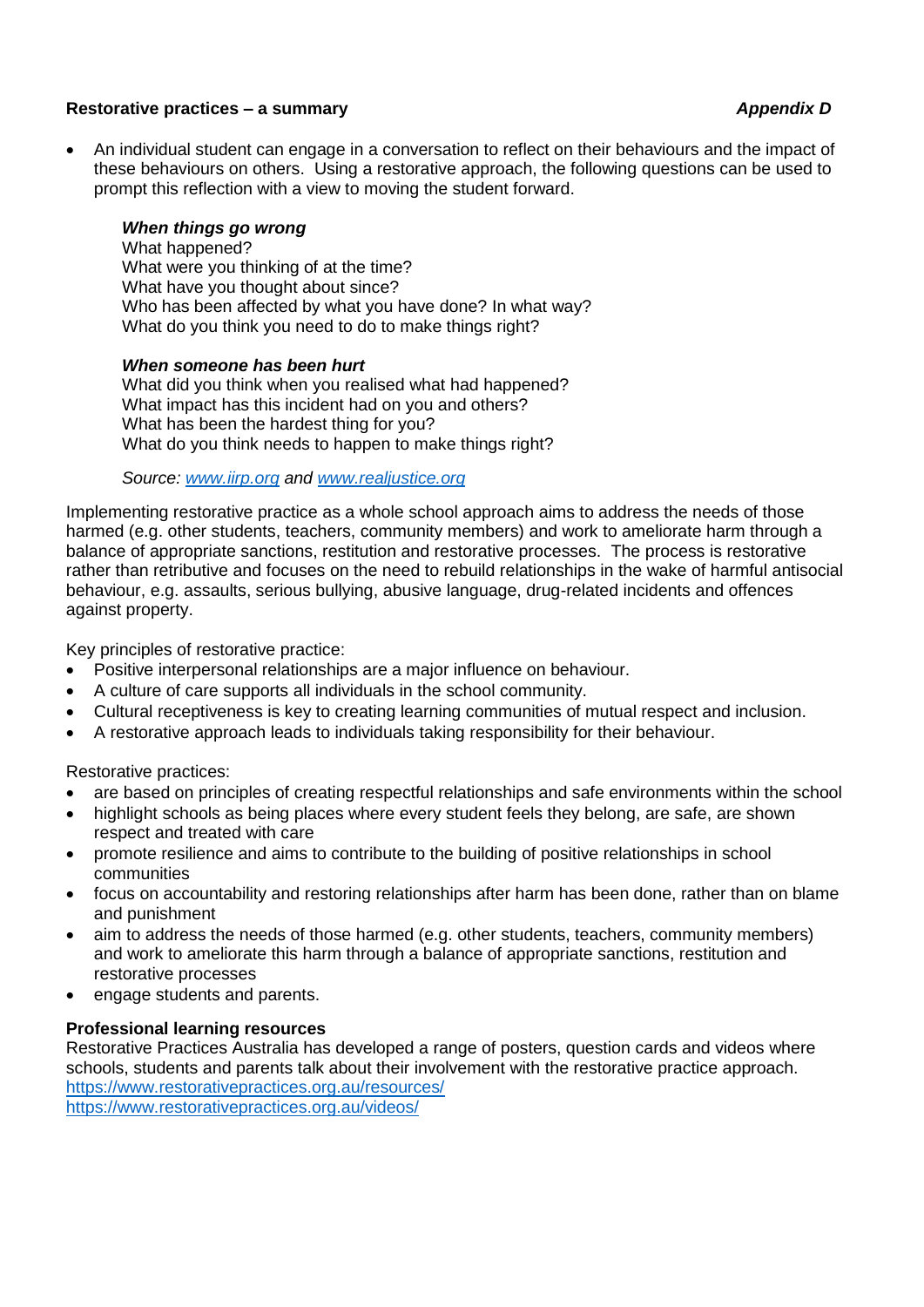## **Good Standing Guidelines** *Appendix E*

Good Standing defines the right of a student to participate in school extra-curricular programs. The process is as follows:

- All students commence each term with Good Standing;
- Inappropriate behaviour can result in a loss of Good Standing;
- Losing Good Standing removes the right to participate in the school's extra-curricular programs such as:
	- Interschool sport,
	- Year 6 Camp,
	- Excursions and incursions,
	- Graduation events.
- To maintain Good Standing a student needs to display positive behaviour;
- Failure to follow the School Behaviour Agreements and Expectations, and then be referred to the Office, will result in a Strike.
- A student receiving receives 3 Strikes in a term will lose Good Standing.
- Good Standing will be reinstated after a 5-week period or at the commencement of the next term.
- Parents will be informed if their child has been referred to the Office and received a Strike.
- A suspension will result in the automatic loss of Good Standing.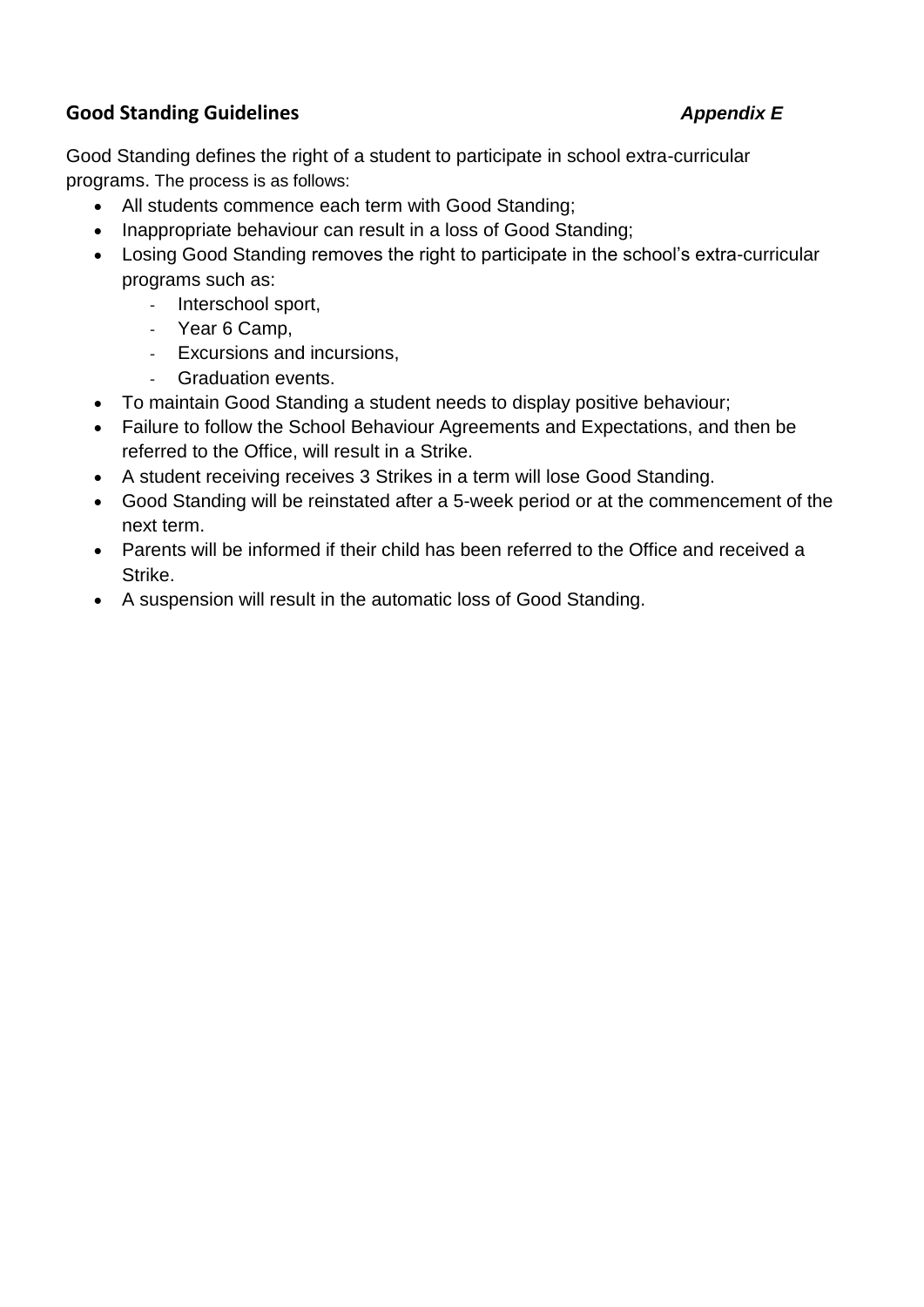|                            | <b>Behaviour Reflection Form: Year 1 - 2</b>    |                          |                                            |              |
|----------------------------|-------------------------------------------------|--------------------------|--------------------------------------------|--------------|
| I chose to:                |                                                 |                          |                                            |              |
|                            | be loud<br>ignore direction<br>talk out of turn |                          | call out<br>be disrespectful<br>argue      |              |
| I could have:              |                                                 |                          |                                            |              |
| tried harder to do my best |                                                 | <b>Excellence</b>        |                                            |              |
|                            | respected others' right to learn                | <b>Respect</b>           |                                            |              |
| followed the class rules   | showed understanding towards others             | <b>Integrity</b><br>Care |                                            |              |
| How did I handle myself?   |                                                 |                          |                                            |              |
| <b>Poorly</b>              | Not so well                                     | <b>OK</b>                | Good                                       | <b>Great</b> |
| I feel                     |                                                 |                          |                                            |              |
| sad                        | frustrated                                      | angry                    | worried                                    | embarrassed  |
|                            |                                                 |                          |                                            |              |
|                            | Parent signature: __________________            |                          | Teacher signature: _______________________ |              |
| Date: ________________     |                                                 |                          |                                            |              |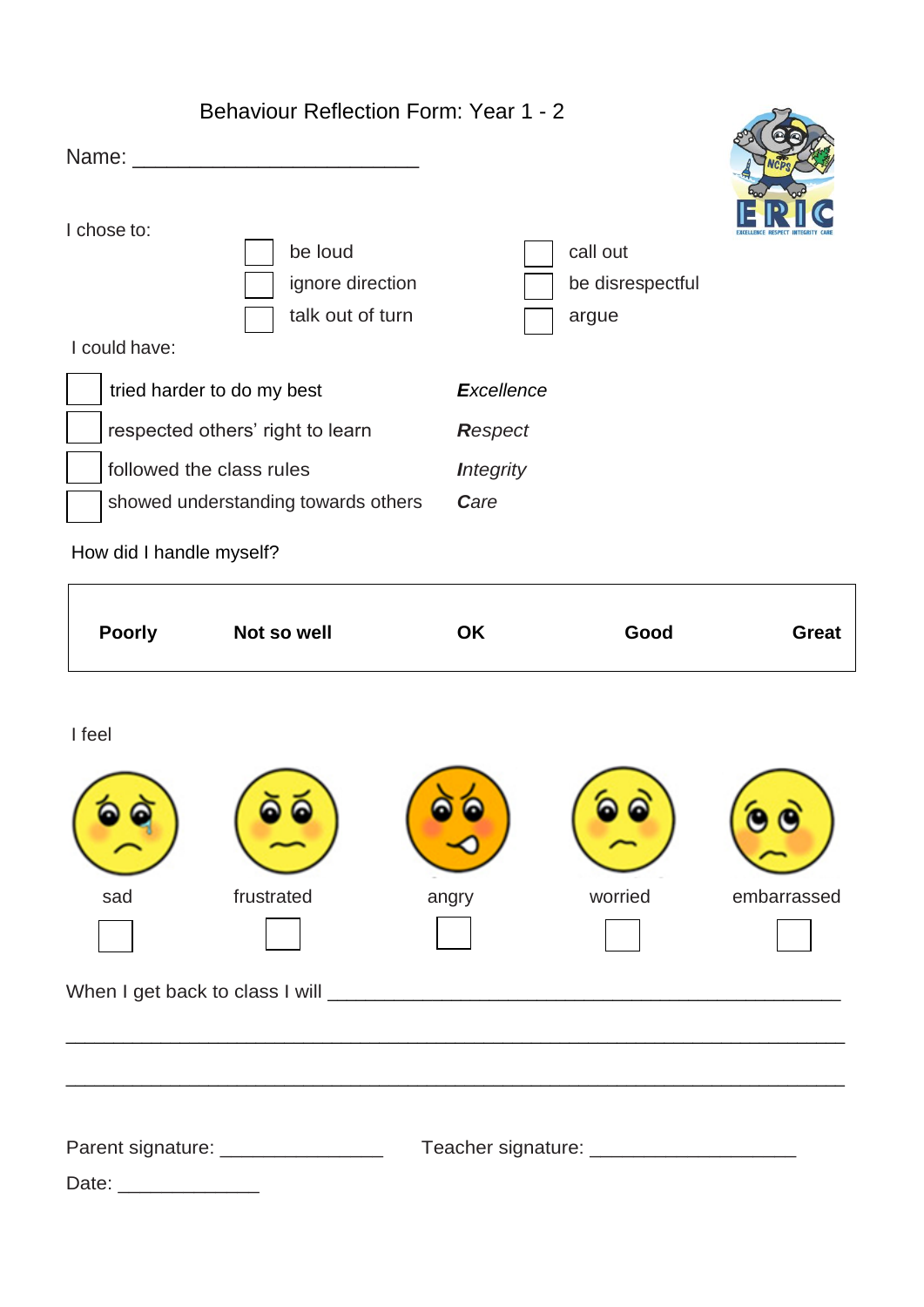# Behaviour Reflection Form: Year 3 - 4

|                          |                                                           |                   | <b>Behaviour Reflection Form: Year 3 - 4</b> |              |
|--------------------------|-----------------------------------------------------------|-------------------|----------------------------------------------|--------------|
|                          |                                                           |                   |                                              |              |
|                          | Did I follow the teacher's instructions?<br>Yes           |                   |                                              |              |
|                          | <u> 1989 - Jan Barnett, fransk politik (d. 1989)</u>      |                   |                                              |              |
| I could have:            |                                                           |                   |                                              |              |
|                          | tried harder to do my best                                | <b>Excellence</b> |                                              |              |
|                          | respected others' right to learn                          | Respect           |                                              |              |
|                          | followed the class rules                                  | <b>Integrity</b>  |                                              |              |
|                          | showed understanding towards others                       | Care              |                                              |              |
| How did I handle myself? |                                                           |                   |                                              |              |
| <b>Poorly</b>            | Not so well                                               | OK                | Good                                         | <b>Great</b> |
|                          | <u> 1989 - John Stone, Amerikaansk politiker (* 1989)</u> |                   |                                              |              |
|                          | Will I be able to return to class appropriately?          | Yes               | <b>No</b>                                    |              |
|                          | Student Signature ___________________                     |                   | Teacher Signature _____________________      |              |
|                          | Parent Signature _____________________                    |                   |                                              |              |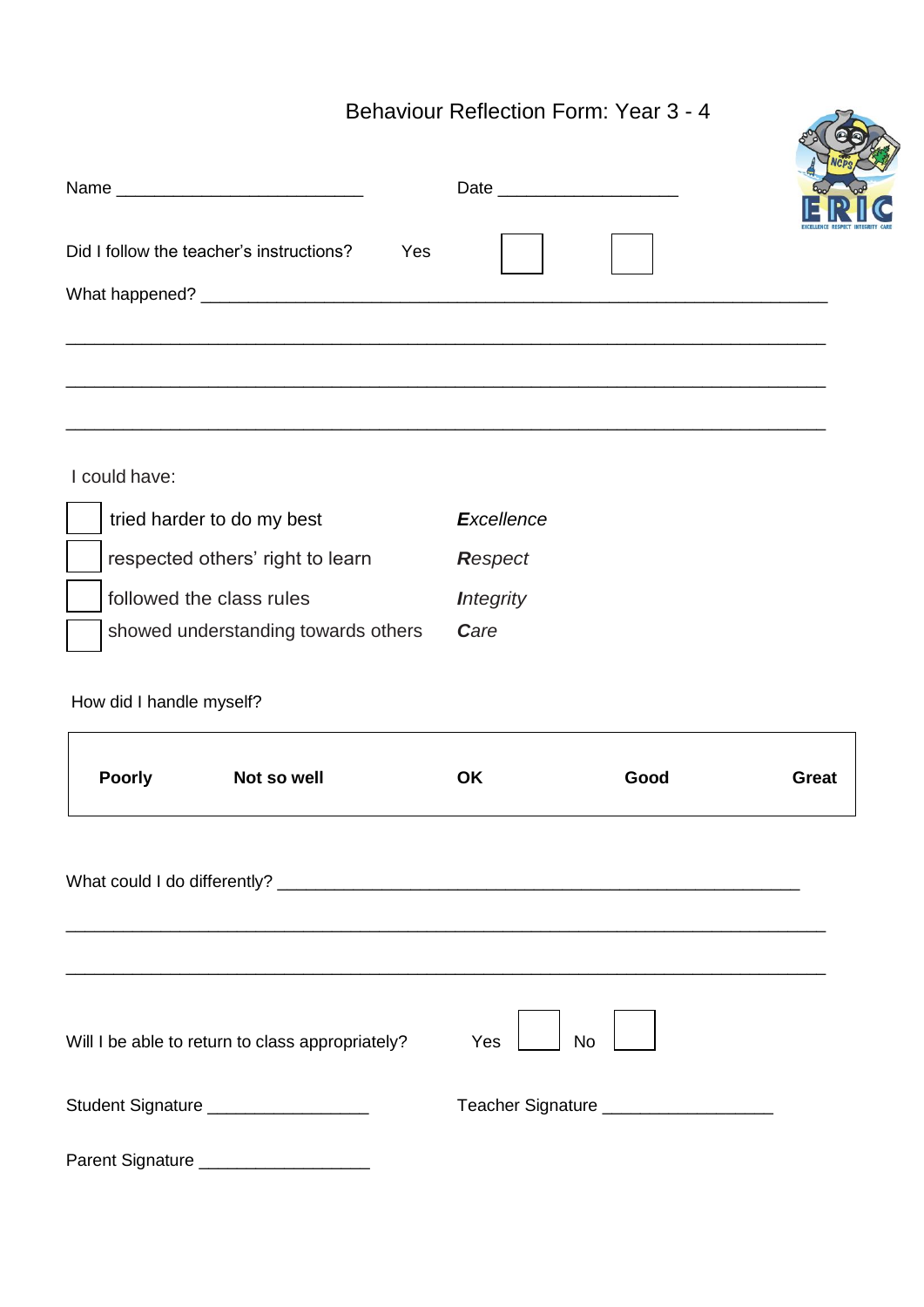# Behaviour Reflection Form

| <b>Behaviour Reflection Form</b> |  |  |
|----------------------------------|--|--|
|                                  |  |  |
| Yes<br>No                        |  |  |
|                                  |  |  |
|                                  |  |  |
|                                  |  |  |

What did I want? (put a check next to the appropriate statement/s)

| I wanted attention from others.                                                                                                                                                                                                                                                                                                                                                                                                                                                            |
|--------------------------------------------------------------------------------------------------------------------------------------------------------------------------------------------------------------------------------------------------------------------------------------------------------------------------------------------------------------------------------------------------------------------------------------------------------------------------------------------|
| I wanted to be in control.                                                                                                                                                                                                                                                                                                                                                                                                                                                                 |
| I wanted to avoid doing my work.                                                                                                                                                                                                                                                                                                                                                                                                                                                           |
| I wanted to cause problems because I am sad inside.                                                                                                                                                                                                                                                                                                                                                                                                                                        |
| I wanted to cause other problems because they don't like me.                                                                                                                                                                                                                                                                                                                                                                                                                               |
|                                                                                                                                                                                                                                                                                                                                                                                                                                                                                            |
| Did I get what I wanted?<br>Yes<br><b>No</b>                                                                                                                                                                                                                                                                                                                                                                                                                                               |
| Will I be able to return to class appropriately? Yes                                                                                                                                                                                                                                                                                                                                                                                                                                       |
| Student Signature ___________________<br>Teacher Signature _____________________                                                                                                                                                                                                                                                                                                                                                                                                           |
| $\blacksquare$ $\blacksquare$ $\blacksquare$ $\blacksquare$ $\blacksquare$ $\blacksquare$ $\blacksquare$ $\blacksquare$ $\blacksquare$ $\blacksquare$ $\blacksquare$ $\blacksquare$ $\blacksquare$ $\blacksquare$ $\blacksquare$ $\blacksquare$ $\blacksquare$ $\blacksquare$ $\blacksquare$ $\blacksquare$ $\blacksquare$ $\blacksquare$ $\blacksquare$ $\blacksquare$ $\blacksquare$ $\blacksquare$ $\blacksquare$ $\blacksquare$ $\blacksquare$ $\blacksquare$ $\blacksquare$ $\blacks$ |

Parent Signature \_\_\_\_\_\_\_\_\_\_\_\_\_\_\_\_\_\_